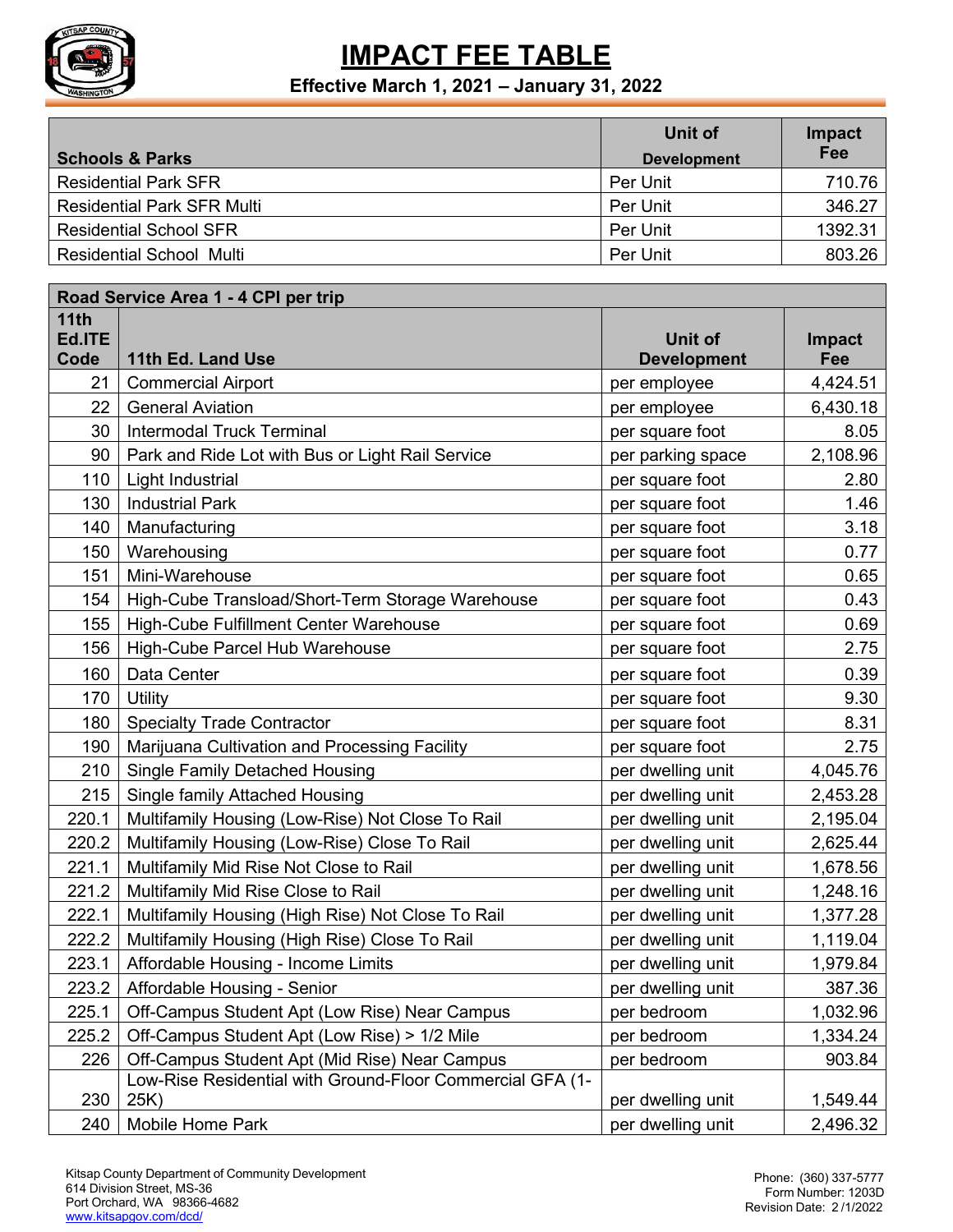

| <b>11th</b><br>Ed.ITE |                                             | <b>Unit of</b>       |                   |
|-----------------------|---------------------------------------------|----------------------|-------------------|
| Code                  | 11th Ed. Land Use                           | <b>Development</b>   | <b>Impact Fee</b> |
| 251                   | Senior Adult Housing - Single Family        | per dwelling unit    | 1,291.20          |
| 252                   | Senior Adult Housing - Multifamily          | per dwelling unit    | 1,076.00          |
| 253                   | <b>Congregate Care Facility</b>             | per dwelling unit    | 774.72            |
| 254                   | <b>Assisted Living</b>                      | per bed              | 1,032.96          |
| 255                   | <b>Continued Care Retirement Community</b>  | per unit             | 817.76            |
| 260                   | <b>Recreational Homes</b>                   | per dwelling unit    | 1,248.16          |
| 265                   | Timeshare                                   | per dwelling unit    | 2,711.52          |
| 270                   | <b>Residential Planned Unit Development</b> | per dwelling unit    | 2,969.76          |
| 310                   | Hotel                                       | per room             | 2,539.36          |
| 311                   | <b>All Suites Hotel</b>                     | per room             | 1,549.44          |
| 312                   | <b>Business Hotel</b>                       | per room             | 1,334.24          |
| 320                   | Motel                                       | per room             | 1,549.44          |
| 330                   | <b>Resort Hotel</b>                         | per room             | 1,764.64          |
| 411                   | <b>Public Park</b>                          | acres                | 473.44            |
| 416                   | Campground/Recreational Vehicle Park        | occupied campsite    | 1,162.08          |
| 420                   | Marina                                      | berth                | 903.84            |
| 430                   | <b>Golf Course</b>                          | per hole             | 12,524.64         |
| 431                   | <b>Miniature Golf Course</b>                | per hole             | 1,420.32          |
| 432                   | <b>Golf Driving Range</b>                   | per driving position | 5,380.00          |
| 433                   | <b>Batting Cage</b>                         | per cage             | 9,554.88          |
| 434                   | Rock Climbing Gym                           | per square foot      | 7.06              |
| 435                   | <b>Multipurpose Recreational Facility</b>   | per square foot      | 15.41             |
| 436                   | <b>Trampoline Park</b>                      | per square foot      | 6.46              |
| 437                   | <b>Bowling Alley</b>                        | per lane             | 5,595.20          |
| 440                   | <b>Adult Cabaret</b>                        | per square foot      | 12.61             |
| 445                   | Movie Theater                               | per screen           | 60,083.84         |
| 452                   | Horse Racetrack                             | per seat             | 258.24            |
| 454                   | Dog Racetrack                               | per attendee         | 645.60            |
| 462                   | Professional Baseball Stadium               | per attendee         | 645.60            |
| 465                   | Ice Skating Rink                            | per square foot      | 5.72              |
| 473                   | Casino                                      | per square foot      | 97.31             |
| 480                   | <b>Amusement Park</b>                       | per acre             | 17,000.80         |
| 482                   | <b>Water Slide Park</b>                     | per parking space    | 1,205.12          |
| 488                   | Soccer Complex                              | per field            | 70,714.72         |
| 490                   | <b>Tennis Courts</b>                        | per tennis court     | 18,119.84         |
| 491                   | Racquet/Tennis Club                         | per tennis court     | 16,441.28         |
| 492                   | <b>Health/Fitness Club</b>                  | per square foot      | 14.85             |
| 493                   | <b>Athletic Club</b>                        | per square foot      | 27.07             |
| 495                   | <b>Recreational Community Center</b>        | per square foot      | 10.76             |
| 501                   | <b>Military Base</b>                        | per employee         | 1,678.56          |
| 520                   | <b>Elementary School</b>                    | per student          | 688.64            |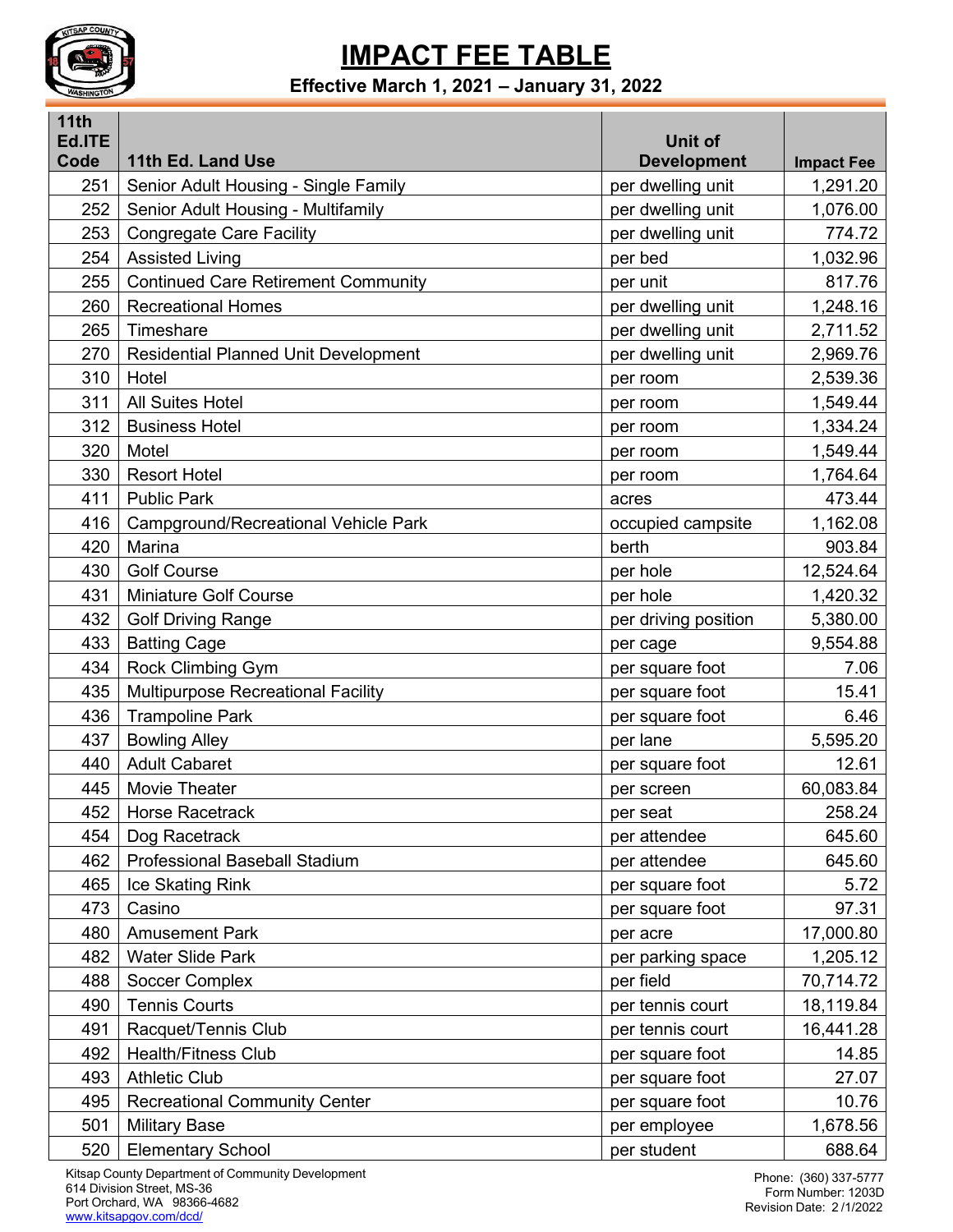

| 11th<br>Ed.ITE |                                                       | <b>Unit of</b>     | Impact   |
|----------------|-------------------------------------------------------|--------------------|----------|
| Code           | 11th Ed. Land Use                                     | <b>Development</b> | Fee      |
| 522            | Middle/Jr High School                                 | per student        | 645.60   |
| 525            | <b>High School</b>                                    | per student        | 602.56   |
| 528            | <b>School District Office</b>                         | per square foot    | 8.78     |
| 530            | Private K-8                                           | per student        | 1,119.04 |
| 532            | Private K-12                                          | per student        | 731.68   |
| 534            | <b>Private School</b>                                 | per student        | 817.76   |
| 536            | <b>Charter Elementary School</b>                      | per student        | 688.64   |
| 540            | Jr. /Community College                                | per student        | 473.44   |
| 550            | University                                            | per student        | 645.60   |
| 560            | Church                                                | per square foot    | 2.11     |
| 561            | Synagogue                                             | per square foot    | 12.57    |
| 562            | Mosque                                                | per square foot    | 18.16    |
| 565            | Day Care Center                                       | per square foot    | 47.86    |
| 566            | Cemetery                                              | per acre           | 1,979.84 |
| 571            | <b>Adult Detention Facility</b>                       | per bed            | 344.32   |
| 575            | <b>Fire and Rescue Station</b>                        | per employee       | 1,893.76 |
| 580            | Museum                                                | per square foot    | 0.77     |
| 590            | Library                                               | per square foot    | 35.12    |
| 610            | Hospital                                              | per square foot    | 3.70     |
| 620            | <b>Nursing Home</b>                                   | per bed            | 602.56   |
| 630            | Clinic                                                | per square foot    | 15.88    |
| 640            | Animal Hospital/Veterinary Clinic                     | per square foot    | 15.19    |
| 650            | Free-Standing Emergency Room                          | per square foot    | 6.54     |
| 710            | <b>General Office</b>                                 | per square foot    | 6.20     |
| 712            | <b>Small Office Building</b>                          | per square foot    | 9.30     |
| 714            | <b>Corporate Headquarters Building</b>                | per square foot    | 5.60     |
| 715            | <b>Single Tenant Office Building</b>                  | per square foot    | 7.58     |
| 720.1          | Medical-Dental Office Building - Stand Alone          | per square foot    | 16.91    |
|                | Medical-Dental Office Building - Within/Near Hospital |                    |          |
| 720.2          | Campus                                                | per square foot    | 12.22    |
| 730            | <b>Government Office Building</b>                     | per square foot    | 7.36     |
| 731            | <b>State Motor Vehicles Department</b>                | per square foot    | 22.38    |
| 732            | <b>United States Post Office</b>                      | per square foot    | 48.25    |
| 750            | <b>Office Park</b>                                    | per square foot    | 5.60     |
| 760            | <b>Research and Development Center</b>                | per square foot    | 4.22     |
| 770            | <b>Business Park</b>                                  | per square foot    | 5.25     |
| 810            | <b>Tractor Supply Store</b>                           | per square foot    | 6.03     |
| 811            | <b>Construction Equipment Rental Store</b>            | per square foot    | 4.26     |
| 812            | <b>Building Material/Lumber Store</b>                 | per square foot    | 9.68     |
| 813            | <b>Free-Standing Discount Superstore</b>              | per square foot    | 13.23    |
| 814            | <b>Variety Store</b>                                  | per square foot    | 19.03    |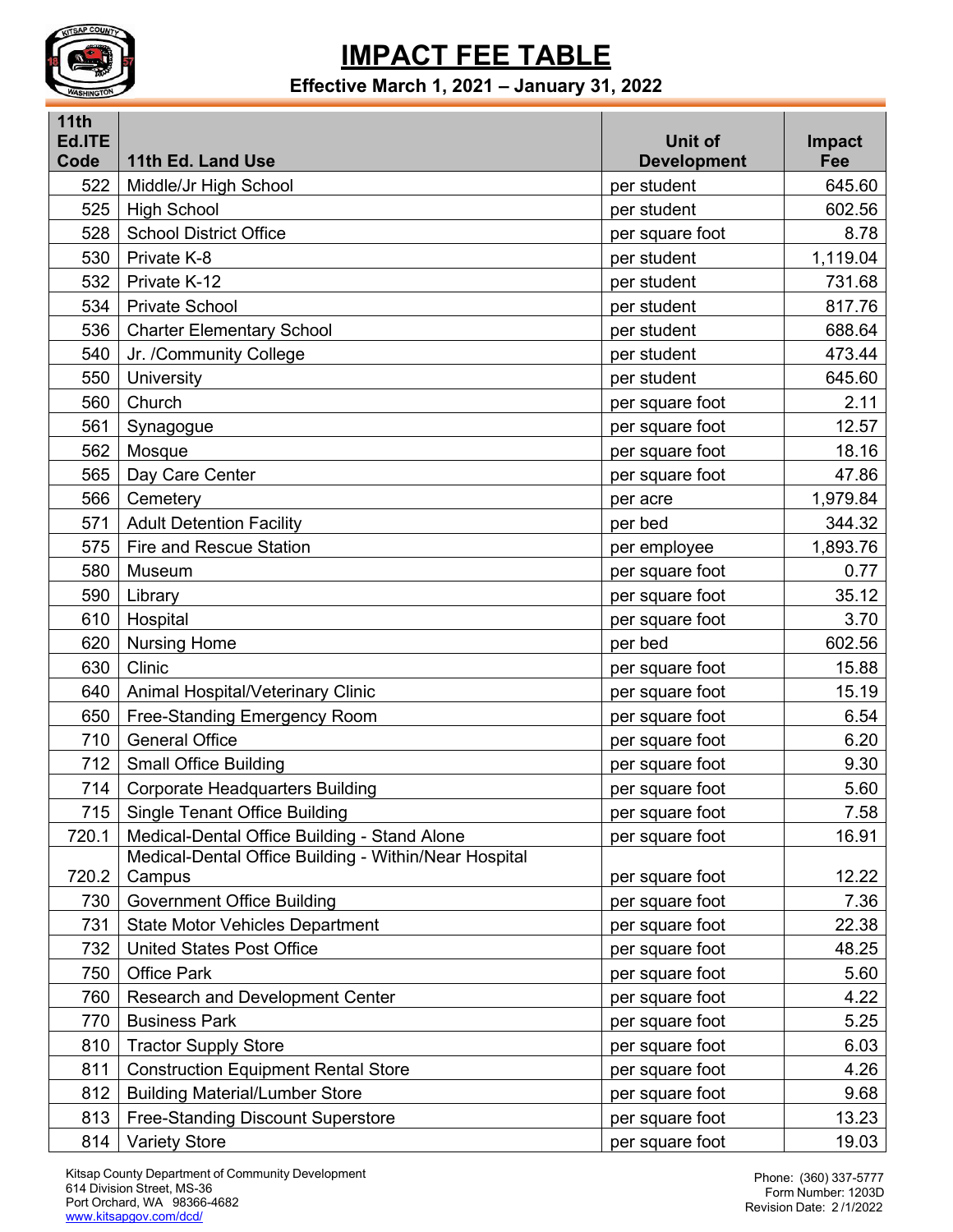

#### **Effective March 1, 2021 – January 31, 2022**

| 11th<br>Ed.ITE |                                            | Unit of            | Impact |
|----------------|--------------------------------------------|--------------------|--------|
| Code           | 11th Ed. Land Use                          | <b>Development</b> | Fee    |
| 815            | <b>Free-Standing Discount Store</b>        | per square foot    | 17.36  |
| 816            | <b>Hardware/Paint Store</b>                | per square foot    | 9.49   |
| 817            | <b>Nursery</b>                             | per square foot    | 22.10  |
| 818            | Nursery (Wholesale)                        | per square foot    | 22.55  |
| 820            | Shopping center > 150 K                    | per square foot    | 9.66   |
| 821.1          | Shopping plaza 40-150K with Supermarket    | per square foot    | 25.65  |
| 821.2          | Shopping plaza 40-150K W/O Supermarket     | per square foot    | 14.74  |
| 822            | Strip Retail Plaza (<40K)                  | per square foot    | 18.72  |
| 823            | <b>Factory Outlet Center</b>               | per square foot    | 6.51   |
| 840            | <b>Automobile Sales New</b>                | per square foot    | 10.42  |
| 841            | <b>Automobile Sales Used</b>               | per square foot    | 16.14  |
| 842            | <b>Recreational Vehicle Sales</b>          | per square foot    | 3.31   |
| 843            | <b>Automobile Part Sales</b>               | per square foot    | 12.02  |
| 848            | <b>Tire Store</b>                          | per square foot    | 11.62  |
| 849            | <b>Tire Superstore</b>                     | per square foot    | 6.54   |
| 850            | Supermarket                                | per square foot    | 24.65  |
| 851            | <b>Convenience Market</b>                  | per square foot    | 103.57 |
| 857            | <b>Discount Club</b>                       | per square foot    | 11.36  |
| 860            | <b>Wholesale Market</b>                    | per square foot    | 7.58   |
| 861            | <b>Sporting Goods Superstore</b>           | per square foot    | 7.64   |
| 862            | Home Improvement Superstore                | per square foot    | 5.72   |
| 863            | <b>Electronic Superstore</b>               | per square foot    | 10.98  |
| 864            | <b>Toy/Children's Superstore</b>           | per square foot    | 17.86  |
| 865            | <b>Baby Superstore</b>                     | per square foot    | 6.50   |
| 866            | Pet Supply Superstore                      | per square foot    | 12.68  |
| 867            | <b>Office Supply Superstore</b>            | per square foot    | 9.90   |
|                | 868   Book Superstore                      | per square foot    | 56.55  |
| 869            | <b>Discount Home Furnishing Superstore</b> | per square foot    | 5.61   |
| 872            | <b>Bed and Linen Superstore</b>            | per square foot    | 7.93   |
| 875            | <b>Department Store</b>                    | per square foot    | 6.97   |
| 876            | <b>Apparel Store</b>                       | per square foot    | 14.72  |
| 879            | <b>Arts and Crafts Store</b>               | per square foot    | 22.18  |
| 880            | Pharmacy/Drug Store W/O Drive Thru         | per square foot    | 17.21  |
| 881            | Pharmacy/Drug Store With Drive Thru        | per square foot    | 22.50  |
| 882            | Marijuana Dispensary                       | per square foot    | 81.43  |
| 890            | <b>Furniture Store</b>                     | per square foot    | 1.05   |
| 897            | <b>Medical Equipment Store</b>             | per square foot    | 5.34   |
| 899            | <b>Liquor Store</b>                        | per square foot    | 45.78  |
| 911            | Walk-in Bank                               | per square foot    | 25.58  |
| 912            | Drive-in Bank                              | per square foot    | 58.78  |
| 918            | Hair Salon                                 | per square foot    | 6.24   |

Kitsap County Department of Community Development Division Street, MS-36 Port Orchard, WA 98366-4682 [www.kitsapgov.com/dcd/](http://www.kitsapgov.com/)